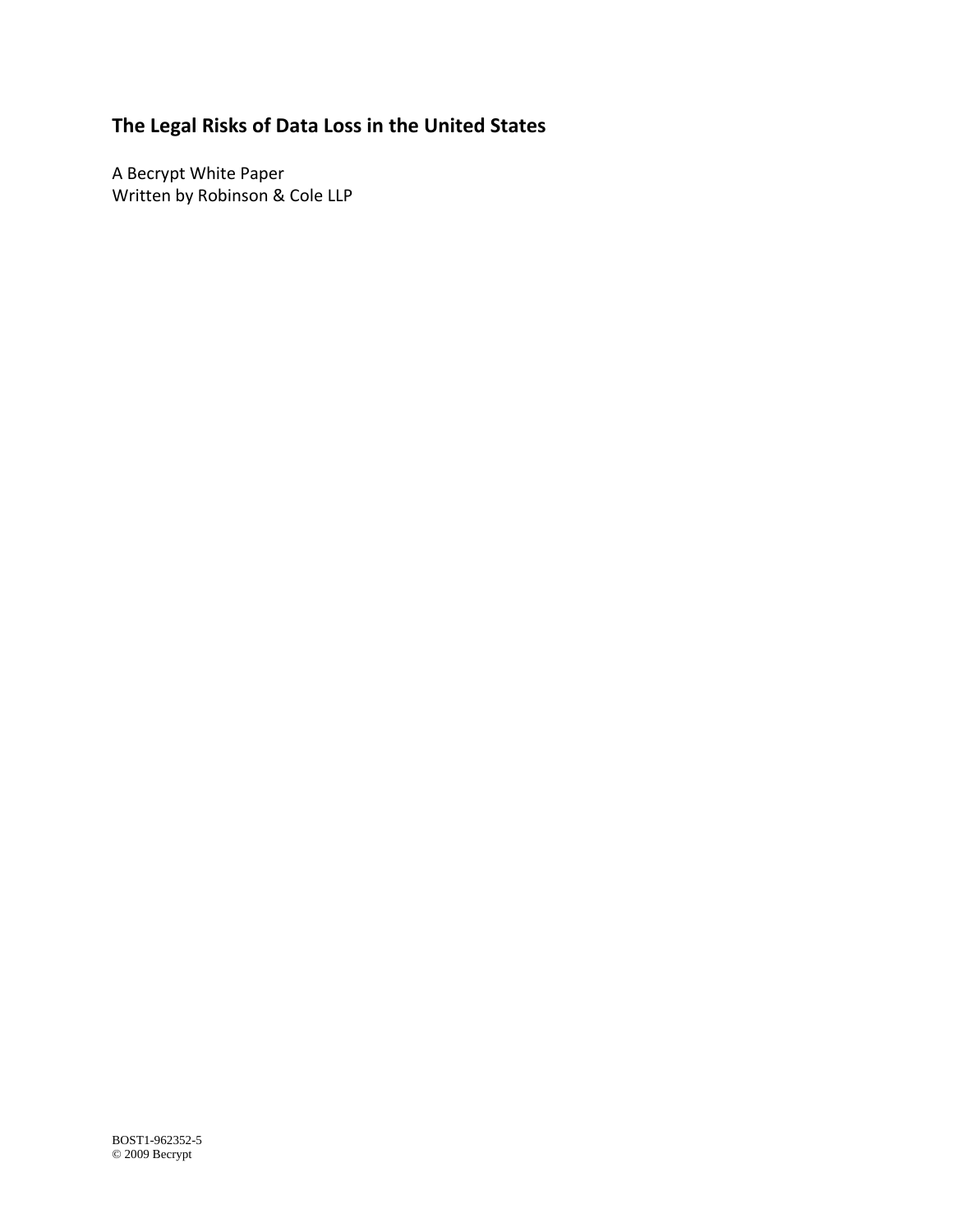#### **Executive Summary: Data Loss in the U.S.**

Historically, in the U.S., companies have treated their customers' names, ages, purchases, addresses, social security numbers and other personal information as valuable corporate assets to be collected, used and in some cases sold, often without the knowledge of the individuals who provided such information. With few exceptions, the government had no role in regulating or restricting this activity.

With the advent of the Internet, personal information became far easier to collect, aggregate, sort and share. With this ease came increasing concerns about the use, misuse and security of information, leaving companies and individuals vulnerable to exposing valuable data. In response, Congress and various states adopted a patchwork of legislation to regulate the collection and security of certain classes of personal data, whether in paper or electronic form, considered to be particularly sensitive.

However, to date, no generally applicable federal law has been enacted specifically regulating the collection, use and sharing of an individual's personal information. Rather, the Federal Trade Commission (FTC) has promoted industry self‐regulation, based on statements of fair data collection and security practices, including adopting a privacy policy that provides consumers with information on a company's data practices, as well as what measures they are taking to secure private data from unauthorized access and accidental disclosure.

The focus on data security has intensified in the U.S. during the last three years, due largely to widespread publicity over massive security breaches. Following California, an overwhelming majority of states have enacted legislation requiring notification of breaches that involve personal information.<sup>1</sup> Massachusetts is a prime example as it prepares to implement arguably the most stringent state data protection law in the country in January 2010.

The state‐level data breach notification laws have also helped to build awareness around the specific cost of data loss. In early 2009, the *U.S. Cost of a Data Breach Study*, released by the Ponemon Institute, revealed that cases involving compromised data cost U.S. companies an average of \$202 per customer record in 2008, compared to \$197 in 2007, representing nearly a 40 percent increase since 2005. The average cost of a data breach in 2008 was \$6.65 million.<sup>2</sup> Though staggering, that cost could easily be avoided by implementing correct security measures.

This white paper, commissioned by Becrypt and written by Robinson & Cole LLP, explores the many risks associated with losing data and other valuable and confidential information, presents an overview of relevant U.S. legislation, and offers suggested possible best practices and guidance for companies to protect against data theft and loss.

 $\overline{a}$ 

<sup>&</sup>lt;sup>1</sup> http://www.ncsl.org/programs/lis/cip/priv/breachlaws.htm<br><sup>2</sup> "Costs of a Data Breach – Can you Afford \$6.65 Million?" Dr. Larry Ponemon, February 4, 2009, http://www.cio.com/article/479101/Costs\_of\_a\_Data\_Breach\_Can\_You\_Afford\_.\_Million\_.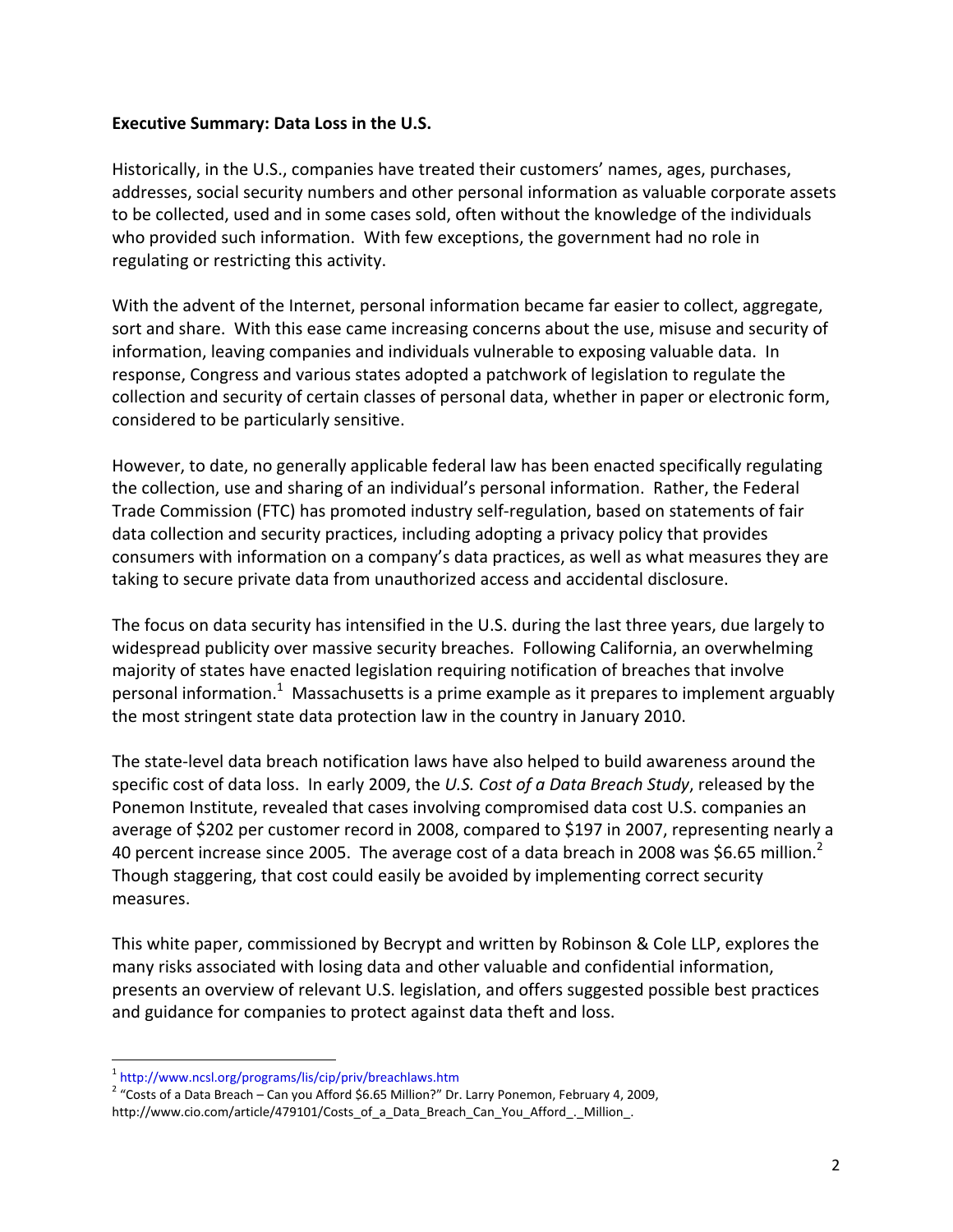#### **Data Loss Risks**

 $\overline{a}$ 

The most detrimental cost to a company affected by a data breach is the potential loss of customers, revenue and share value, not to mention the embarrassment and public relations nightmare associated with such an incident. The specific risks, however, vary depending on the type of company or the nature of the data involved. Some of the most common ways in which data is lost include network hacking; insecure wireless networks; lost or stolen laptops and portable devices; media lost in transit; unredacted online records; breaches in physical security; phishing or pretexting scams; botched software upgrades/updates; insecure disposal of print and electronic media; human error; rogue or disgruntled employees; misdirected mail and faxes; malicious software; and/or failings by vendors and service providers. Surprisingly, a recent study by Verizon found that 74 percent of data breaches investigated were caused by external sources, 32 percent were linked to business partners and only 20 percent were caused by insiders ‐ a finding that may be contrary to certain widely‐held beliefs.

The extent of these risks is highlighted by the growing number of data breaches and the legal cases that often result from them. Regardless, data breaches can have an enormous impact on a company's finances and reputation.

The monetary cost of a security breach can be extremely high. In addition to the figures discussed above outlining the cost of a data breach, another recent Ponemon study<sup>3</sup> estimated that every lost laptop can cost companies up to \$200,000, with an average cost of \$49,246. Among other things, those incurred costs include internal investigations, forensic experts, consumer notification, crisis management, call centers, credit monitoring, attorney fees, payment card industry fines, creating and disseminating software patches, litigation expenses, subpoenas or other government action by state Attorneys General or by the Federal Trade Commission, stock price, reputation, trust, technology upgrades, and even the loss of the ability to process credit cards.

Given the sensitive nature of information they work with, financial institutions and health care providers are generally exposed to the greatest amount of risk. Whether the breach involves unauthorized access into a company's systems by an employee or remote intruder, or occurs because of a loss or theft of physical property, such as a laptop or disk, it almost always makes news headlines and affects the company negatively. Some recent examples include:

• Continental Airlines reported in January 2009 that a laptop containing records used for security background checks was stolen. The laptop, which had been in a locked office in New Jersey at the time of the theft, contained the individual names, addresses, Social Security numbers and fingerprints of more than 200 individuals. The reports do not indicate that the laptop or the records were

<sup>&</sup>lt;sup>3</sup> "Lost Laptop Can Cost A Company \$49,246: Study," Michele Masterson, April 23, 2009, ChannelWeb, http://www.crn.com/security/217100086;jsessionid=5MTST0AFDUR2AQSNDLRSKH0CJUNN2JVN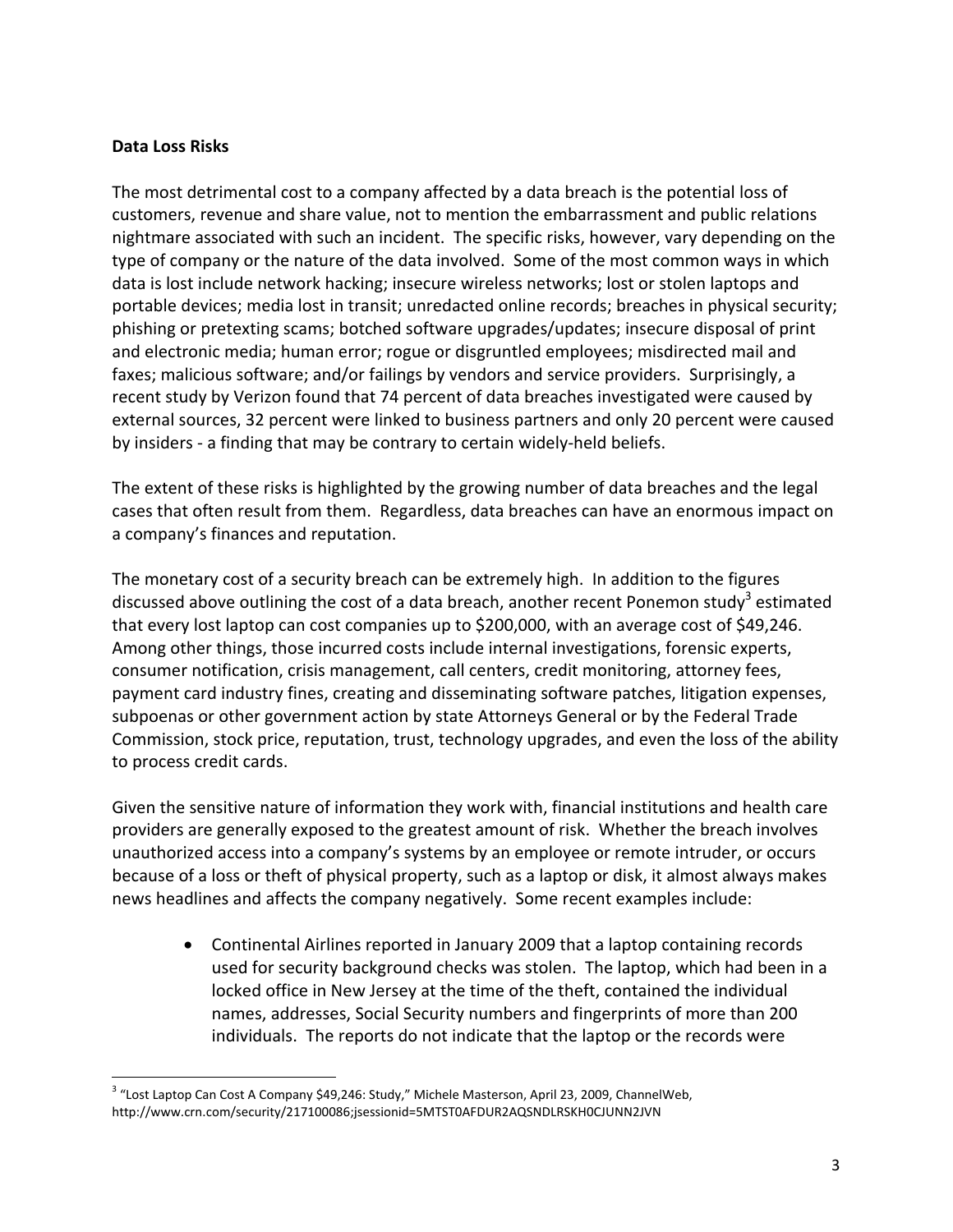encrypted. Also in January 2009, Heartland Payment Systems, one of the nation's largest credit card payment processors, announced what may have been the largest data breach in U.S. history. The company learned of the breach after Visa and MasterCard notified it of suspicious activity surrounding processed card transactions. The company determined that intruders had hacked into Heartland's computer system and accessed data that was not encrypted properly. The exact number of victims remains unknown, but the potential is exceedingly high – Heartland processes 100 million payment card transactions per month for more than 175,000 merchants.<sup>4</sup> Heartland has since been sued for damages and relief stemming from the delay in notifying its customers.

- In April, 2009, the State of Oklahoma Department of Human Services experienced the theft of a laptop from the car of an agency employee. More than one million residents' names, addresses, home phone numbers and Social Security numbers were stored, unencrypted, on the laptop.<sup>5</sup>
- In 2007, TJX, the parent of leading off-price home and apparel retail stores such as TJ Maxx and Marshalls, reported that on multiple occasions dating back to 2005, hackers had gained access to approximately 45.7 million unencrypted credit and debit card numbers. The investigation revealed that a financial fraud ring exploited the company's outdated encryption systems to access financial data being transmitted between hand‐held price‐checking devices, cash registers and the store's computers. Officials have made more than 11 arrests globally in connection with this breach, with at least one conviction.<sup>6</sup> To date, company and external estimates on the cost of the breach range from \$256 million to \$500 million to \$1 billion. Some 20 class actions brought by individuals, card issuing banks, state banking associations and shareholders were eventually settled out of court. The retailer is still defending claims brought by two financial institutions. There were also investigations by federal and several state enforcement agencies.
- In October 2008, an Ohio medical insurer reported the loss of 11 disks containing personal information of 36,000 employees and retirees. The disks were mailed from the insurer's office to the plan office, both in Columbus. Apparently, because the disks were mailed without sufficient postage on the envelopes, they did not arrive at their destination and remain missing, perhaps within the postal system.

Not only is a company at risk of data loss relating to its customers' sensitive personal information, but also its employees' confidential information. For example, in July 2008, the Washington Metropolitan Area Transit Authority accidentally published its employees' Social

 $\overline{a}$ 

<sup>&</sup>lt;sup>4</sup> "Hackers breach Heartland Payment credit card system," January 23, 2009,<br>http://www.usatoday.com/money/perfi/credit/2009-01-20-heartland-credit-card-security-breach N.htm.

<sup>&</sup>lt;sup>5</sup> "Unencrypted laptop with 1 million SSNs stolen from state," SC Magazine, http://www.scmagazineus.com/Unencrypted-<br>laptop-with-1-million-SSNs-stolen-from-state/article/131333/

 $6$  A Chronology of Data Breaches," Privacy Rights Clearinghouse, http://www.privacyrights.org/ar/ChronDataBreaches.htm#CP.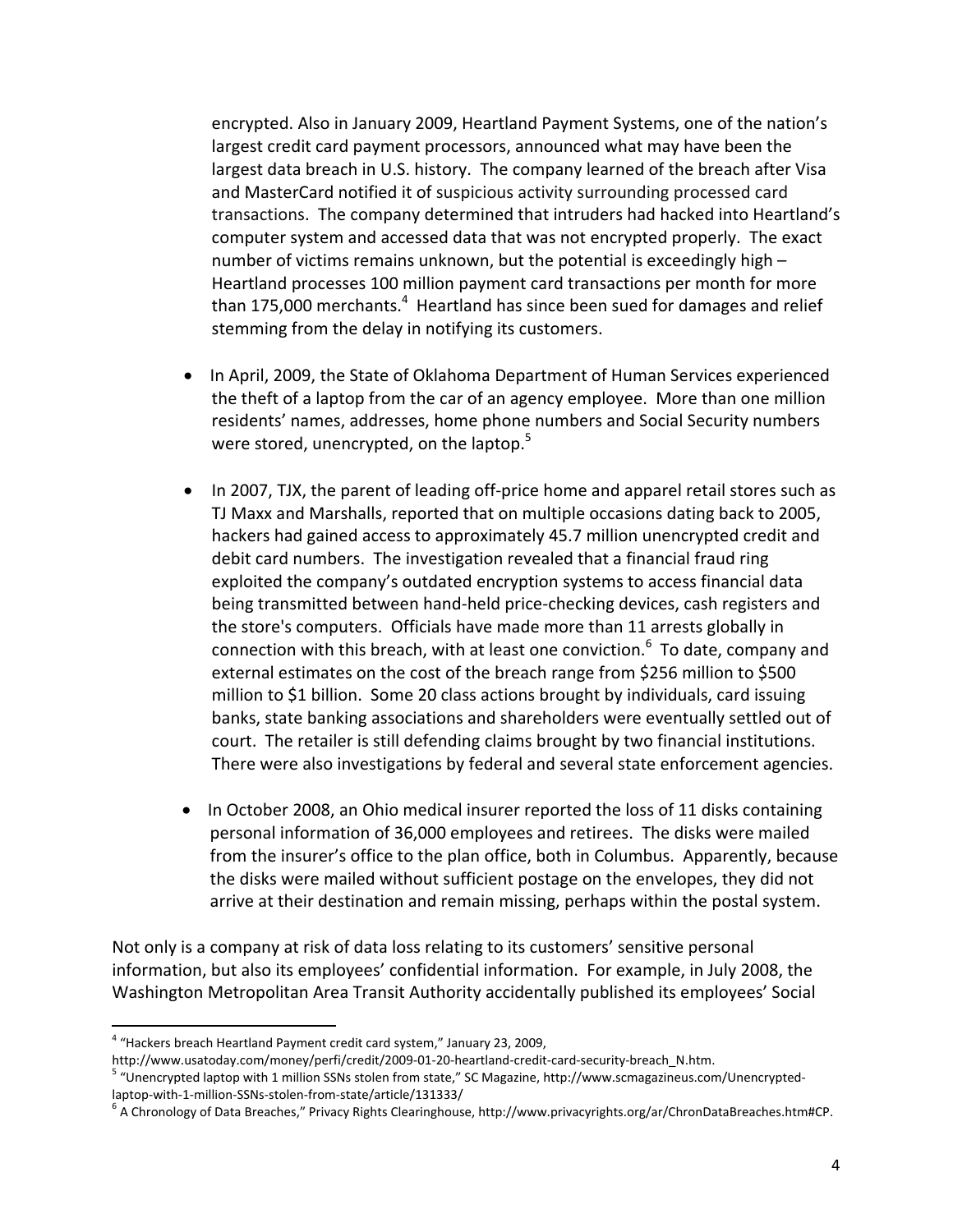Security Numbers on its website.<sup>7</sup> While a company may not suffer the same level of embarrassment or scrutiny it would upon losing customer data, the employees' trust in the organization may be lost, and, worse yet, the company may be held financially liable to the employee.

Company carelessness can also lead to avoidable data loss. In 2005, a disgruntled former Kaiser Permanente employee posted links on her personal blog to a Kaiser document posted on a public website, claiming to expose the company's breach of HIPAA. The document, entitled "systems diagram," included database names, IP addresses, computer codes and screen shots, potentially affecting some 140 Kaiser insureds. The company later sued the former employee and obtained an order to destroy any company information in her possession and enjoining her from using or sharing the information. However, as a result of the company's failure to protect this information from disclosure, Kaiser Permanente was eventually fined \$200,000 by the California Department of Managed Healthcare.<sup>8</sup>

## **Relevant Legislation and Industry Self‐Regulation**

The impact data loss has had and continues to have on U.S. citizens has resulted in a wide variety of data security‐related legislation at both the federal and state levels. A number of federal laws have been adopted requiring companies to take measures to protect and secure the most sensitive information, such as financial and health information, and to protect particular groups of people, such as children. The state legislation has focused more on providing notice to consumers in the event of a breach. To date, 44 states, the District of Columbia, Puerto Rico and the U.S. Virgin Islands have enacted laws requiring companies to notify individuals if their personal information has been compromised. The financial and direct marketing industries, among others, have also adopted certain self‐regulatory requirements for its members.

Prominent federal and state laws and industry practices include:

#### *Federal*

• **Health Insurance Portability and Accountability Act of 1996 ("HIPAA**"). Under HIPAA's Security Rule, *electronic* protected health information ("e‐PHI") must be protected by administrative, technical and physical safeguards. $^9$  This includes, for example, implementing policies and procedures that address the disposal of e‐PHI and/or the hardware or electronic media on which it is stored. Procedures must also be implemented to remove e-PHI from electronic media prior to the media's re-use.<sup>10</sup>

 $\overline{a}$ 

<sup>&</sup>lt;sup>7</sup> See note 6.<br><sup>8</sup> See note 6.<br><sup>9</sup> CRS Report for Congress, "Data Security: Federal and State Laws," Gina Marie Stevens,

http://www.asisonline.org/newsroom/crisisResponse/CRS\_report0807.pdf.<br><sup>10</sup> U.S. Department of Health and Human Services, "Frequently Asked Questions about the Disposal of Protected Health Information," http://www.hhs.gov/ocr/privacy/hipaa/enforcement/examples/disposalfaqs.pdf.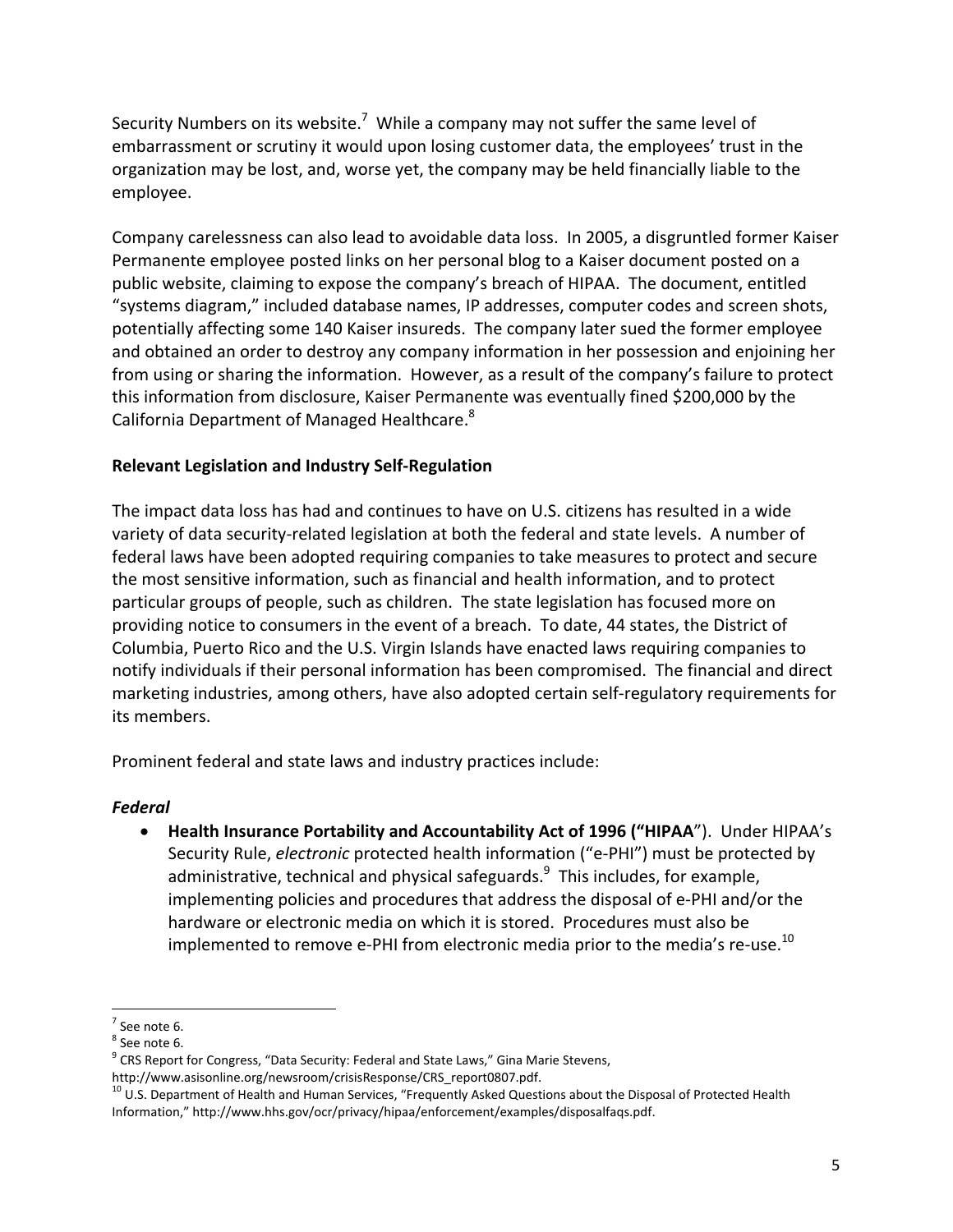Under HIPAA's Privacy Rule, covered entities are required to protect the privacy of protected health information, *regardless of its form* (i.e. electronic or otherwise) ("PHI"), including, for example, by implementing reasonable safeguards to restrict incidental and prevent prohibited uses and disclosures of such information.<sup>11</sup> The Privacy Rule also extends to the entire workforce of a covered entity and requires contractual assurances from business associates that handle PHI on an entity's behalf.<sup>12</sup>

In addition to HIPPA, new data breach notification obligations to health information were created under the American Recovery and Reinvestment Act of 2009, enacted on February 17, 2009.

• **The Gramm‐Leach‐Bliley Act of 1999 ("GLBA")**. GLBA aims to protect the privacy and security of consumers' personal information. GLBA's Financial Privacy Rule governs the collection and disclosure of a customer's personal financial information by financial institutions and by companies who receive personal financial information.

Under the GLBA's Safeguards Rule, financial institutions (including credit reporting agencies and others that receive, but do not collect, information from their own customers) are required to design, implement and maintain security and other safeguards to protect customer information. $^{13}$ 

• In June 2005, a new "**Disposal Rule**" went into effect under the **Fair and Accurate Credit Transactions Act of 2003 ("FACTA")**, requiring organizations that use consumer reports (i.e. consumer reporting agencies, lenders, employers, attorneys, etc.) to properly dispose of information contained in such reports and records. No explicit rule is presented; rather, organizations are instructed to determine what measures are reasonable based on the sensitivity of the information, the costs and benefits associated thereto, and changes in technology. The crux of the rule is to protect against unauthorized access to, or use of, the information. Organizations may choose to shred papers containing such information or, if in electronic form, erase or destroy such information so that it cannot be read or reconstructed.<sup>14</sup> FACTA also requires companies to truncate credit card numbers on receipts, forbidding companies from including the credit card's expiration date or any more than the last five digits of the credit/debit card number on them. Pursuant to FACTA, regulations known as the Red Flag Rules were created by the FTC, the federal bank regulatory agencies, and the National Credit Union Administration, requiring financial institutions and creditors to

 $11$  Id.

<sup>&</sup>lt;sup>12</sup> University of Miami, Miller School of Medicine, Privacy/Data Protection Project, "Privacy Standard/Rule," http://privacy.med.miami.edu/glossary/xd\_privacy\_stds.htm.

<sup>13</sup> Federal Trade Commission, Privacy Initiatives, "Financial Privacy: The Gramm-Leach-Bliley Act," http://www.ftc.gov/privacy/privacyinitiatives/glbact.html; see also Federal Trade Commission, "In Brief: The Financial Privacy

Requirements of the Gramm-Leach-Bliley Act," http://www.ftc.gov/bcp/edu/pubs/business/idtheft/bus53.shtm.<br><sup>14</sup> Federal Trade Commission, "FACTA Disposal Rule Goes into Effect June 1," June 1, 2005,

http://www.ftc.gov/opa/2005/06/disposal.shtm.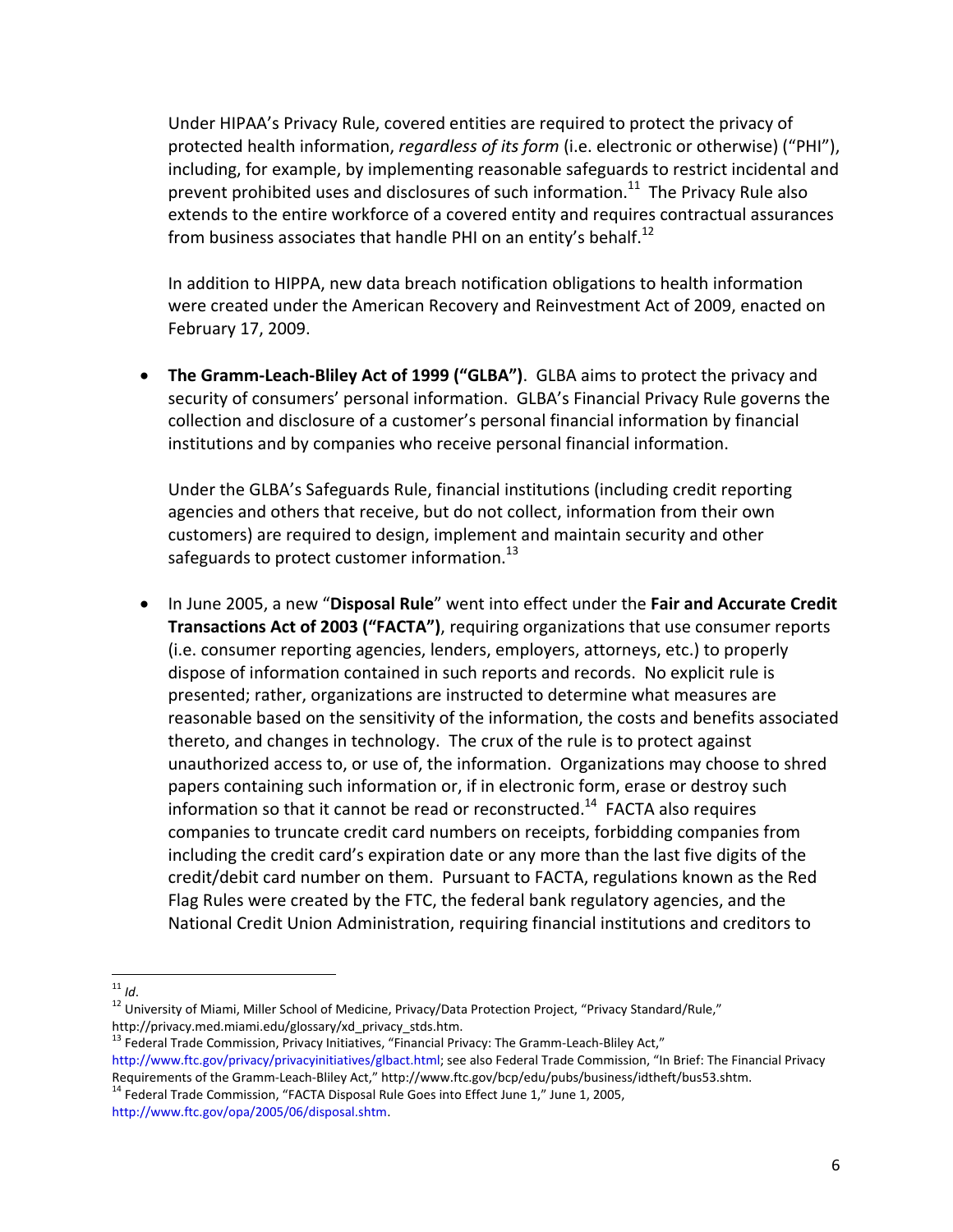develop and implement written identity theft prevention programs to respond to various "red flags" indicating possible identity theft.

- **The Children's Online Privacy Protection Act of 1998 ("COPPA")** is designed to allow parents the ability to control what information is collected while their children use the Internet, as well as how such information may be used. Generally speaking, any website directed at children younger than 13‐years‐old ("Children") that collects personal information from them, or directed at a general audience while knowingly collecting such information from children, or websites with a separate kid's area that collects such information from children, is covered by the law. Among other requirements, website operators must maintain the confidentiality, security and integrity of personal information collected from children.<sup>15</sup>
- **The Federal Trade Commission Act ("FTC Act")** prohibits unfair competition or unfair or deceptive acts or practices in or affecting commerce. If an organization's actual data collection, use, sharing or security practices differ from its posted privacy statement, the company may be accused of engaging in unfair or deceptive trade practices, as consumers presumably rely on the privacy statement when providing their personal information to the company. Under the FTC Act, the FTC has developed and imposed security procedures on various organizations including administrative, technical and physical safeguards.<sup>16</sup> While the FTC does not require data encryption, it nevertheless recommends it as a best practice.

#### *States*

• Several states have adopted **breach notification laws**, and while they vary state to state, the laws generally require a company to notify the affected individuals if a company knows or believes unencrypted personal electronic information has been accessed improperly or accessed by an authorized person. The first such breach notification law was adopted by California in 2002. Since its enactment, 43 other states have enacted similar legislation, and the California laws themselves have been revised to give consumers more specific information about the breach. Of course, over time, breach laws have evolved. In Pennsylvania, the Senate recently approved a change to the state's breach law that would require public agencies to notify state residents of a breach of their personal information within seven days of discovery of the breach. In its current form, the law, like most state breach notification laws, simply requires notification "without unreasonable delay."

Breach notification laws in Nevada and Massachusetts are considered the toughest to date. In Nevada, for example, any business in the state that transfers personal information of a customer through an electronic transmission (other than by facsimile) to a person outside of

 $\overline{a}$ 

<sup>&</sup>lt;sup>15</sup> Federal Trade Commission, Privacy Initiatives, "Children's Privacy: The Children's Online Privacy Protection Act," http://www.ftc.gov/privacy/privacyinitiatives/childrens.html.<br><sup>16</sup> See note 9.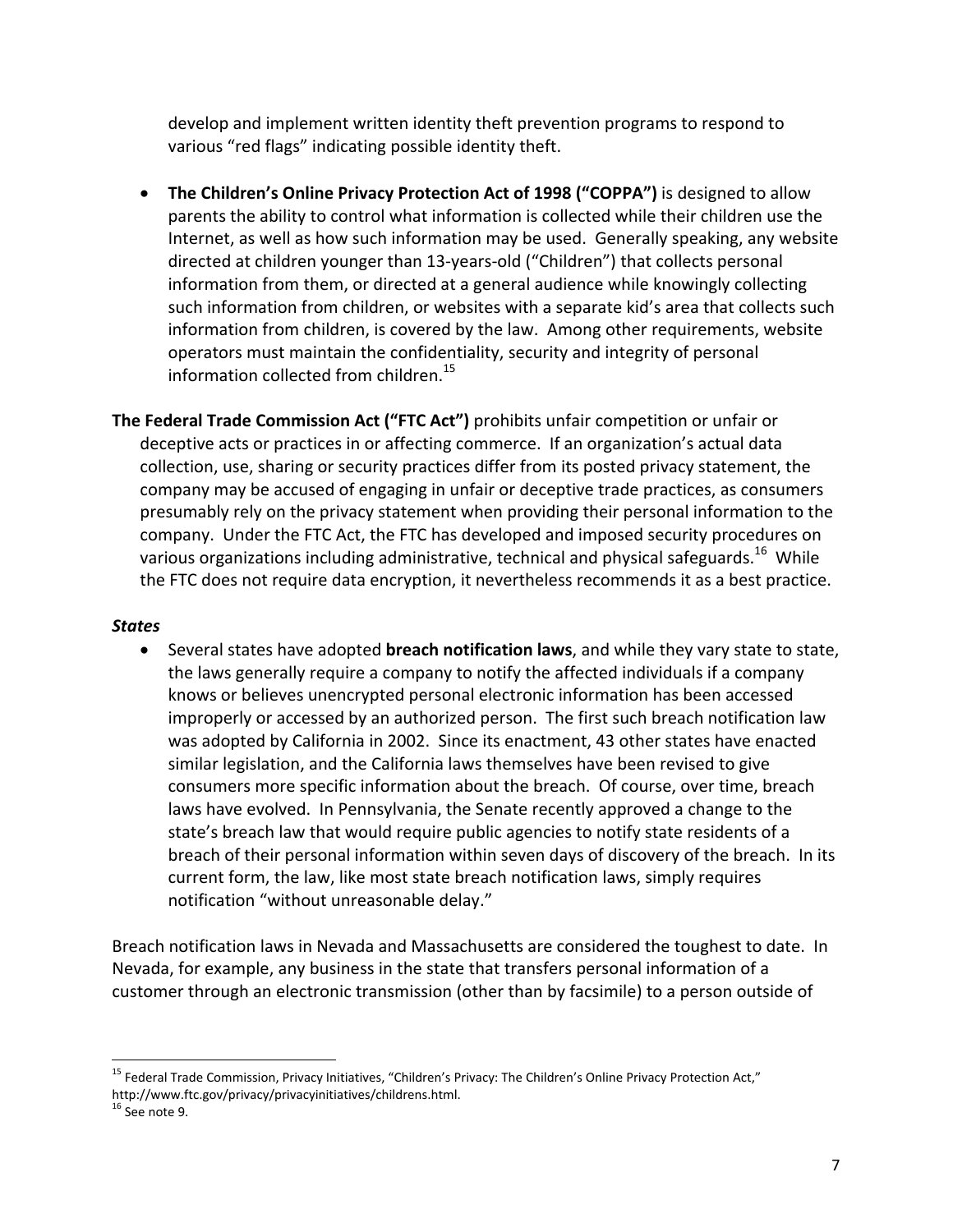the secure system of the business must use encryption to ensure the security of such transmission.

New breach notification standards are set to take effect in Massachusetts in January 2010, after the original deadline was already extended previously to May 2009. The regulations, applicable to anyone that owns, licenses, stores or maintains personal information about a Massachusetts resident, establish minimum standards to safeguard information contained in both paper and electronic records. Such persons will be required to develop, implement, maintain and monitor a comprehensive, written information security program ("WISP") applicable to any records containing personal information. Each information security program must, for example:

- Identify and assess internal and external risks to the security, confidentiality and/or integrity of any electronic, paper or other record containing personal information;
- Impose disciplinary measures for violations of the comprehensive information security program rules;
- Prevent terminated employees from accessing records containing personal information;
- Take reasonable steps to verify that third‐party service providers with access to personal information have the capacity to protect such personal information;
- Collect the minimum amount of personal information necessary to accomplish the legitimate purpose for which it was collected; retaining such information for the minimum time necessary to accomplish such purpose; and permitting access to the smallest number of persons who are reasonably required to know such information in order to accomplish such purpose;
- Regularly monitor and audit employee access to personal information; and
- Review the scope of the security measures at least annually.<sup>17</sup>

Each program must also establish and maintain a security system covering its computers, including any wireless system. Such a system may require the encryption of all transmitted records and files containing personal information, including those in wireless environments that travel across public networks.<sup>18</sup>

 $\overline{a}$ <sup>17</sup> 201 CMR 17.00, "Standards for The Protection of Personal Information of Residents of the Commonwealth," http://www.mass.gov/?pageID=ocaterminal&L=4&L0=Home&L1=Consumer&L2=Privacy&L3=Identity+Theft&sid=Eoca&b=termi nalcontent&f=reg201cmr17&csid=Eoca.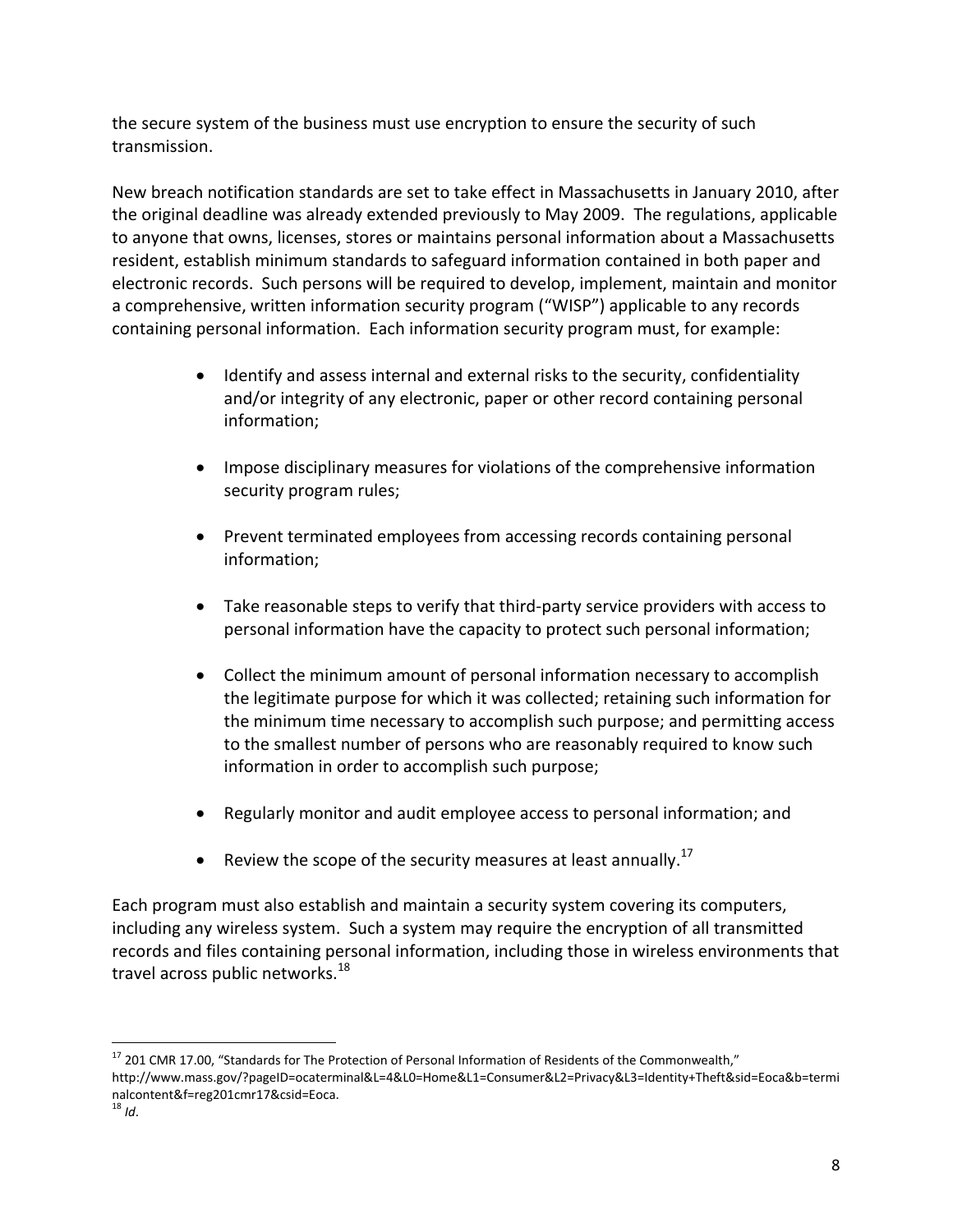#### *Industry*

• The **Payment Card Industry Data Security Standard ("PCI DSS**"), is a set of 12 basic security requirements with which all entities that process, store or transmit certain "cardholder data" must comply. While not law, the PCI DSS is an industry standard enforced and disseminated by the credit card institutions through contractual obligations imposed on their member banks that, in turn, ensure that merchants and other entities are in compliance. As part of the PCI DSS, member banks are required to encrypt certain information. If such information is not encrypted, the banks may be subject to fines by the credit card institutions. During the last several years, Congress has considered various proposals on a federal breach notification law, but none were enacted until 2009 when a provision included in the federal stimulus legislation gave the FTC the authority to adopt regulations on security breach notifications involving health records. Because the state laws are not identical, and in some cases, have significant differences, it is sometimes challenging for large companies to comply with laws in multiple states. Some would like Congress to adopt a generally applicable security breach notification law to address this issue.

#### **Best Practices and Guidance**

With the growing use of the Internet and the collection, transmittal and storage of electronic records comes the increasing problem of financial and identity theft and data loss. While complete data security seems at best a moving target, there are several measures that a company can and should take to minimize the occurrence of data loss. The following practices are suggested to help companies avoid data breaches, and in the event one occurs, to be able to respond quickly:

**1. Conduct a security risk assessment and develop a security plan and policy.** The policy should include statements addressing the points below. Once the policy is developed, training should occur for all members of the organization.

**2. Use password protection.** Use passwords for log‐in and access to sensitive data. Only unique passwords should be used as identifiers and for accounts. Avoid using information that can be easily checked, such as names, birth dates, Social Security Numbers, or phone numbers. Restrict access to email, screen savers and the like with passwords.

**3. Use encryption to further protect sensitive information.** Make sure all sensitive information is encrypted, especially when physically or electronically transferring files with personal information, and when storing files on laptops, portable devices, DVDs, or CDs.

**4. Physically secure sensitive information, equipment and files, and restrict access.** Sensitive data should be physically restricted in a secure location. Maintain records of who must have access to the electronic files and how the information is distributed.

**5. Manage files and systems, including archiving and updating.** Periodically review system capacity and files for updating, deletion, or storage in secure locations. Wipe portable devices before disposing of them or transferring them to a new user. Have a routine for review and disposal of paper information that is no longer essential. Adopt and follow a retention policy.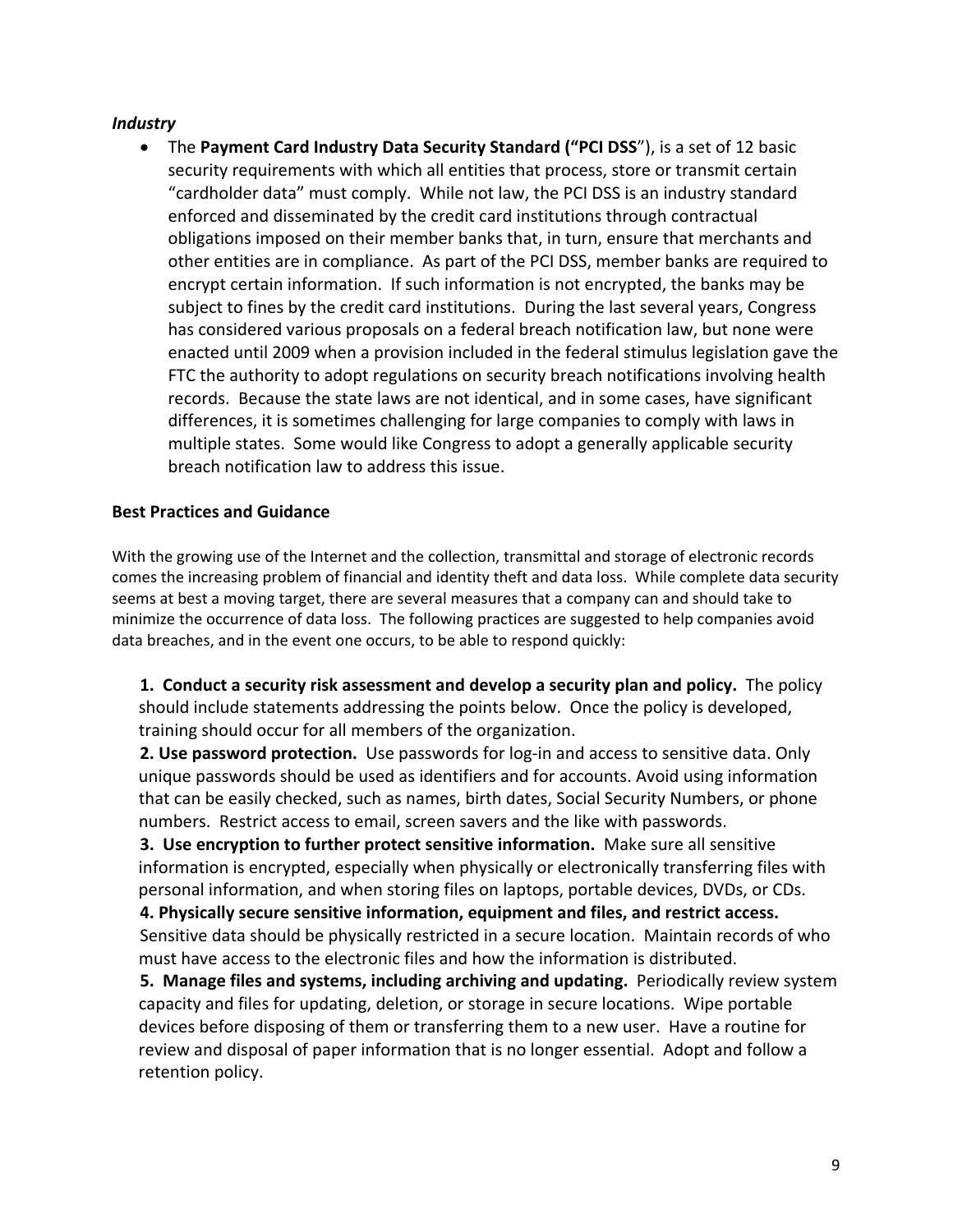**6. Employ and update software to guard against viruses, spam and malware**. Use a firewall for the network. Use only secure servers. Upload and apply patches as they become available.

**7. Adopt and follow terms of company privacy policy**.

**8. Audit, test, and verify.** Periodically conduct audits of the system.

**9. Monitor system use and information access.** Use application logs.

**10. Terminate access for former employees.** Coordinate with human resources to disable passwords and access upon termination and to collect any portable devices and laptops.

### **Conclusion**

It is clear that data loss can cripple an organization – not only by the financial costs associated with it, but also by the brand degradation it causes. The massive TJX breach in Massachusetts is a prime example of just how detrimental a data breach can be. Not only has the company already spent four years dealing with the repercussions of the breach, but it has also lost millions (possibly a billion) of dollars as a result. For many companies, such costs could put them out of business.

Despite more stringent breach notification laws, businesses have to remember that such initiatives are designed to protect the individual. It is up to businesses to protect themselves, which they can easily do by implementing a comprehensive security plan as outlined above.

*This White Paper contains a general overview and statement of the law and is not a substitute for obtaining detailed legal advice. You should seek specific advice on a particular issue.*